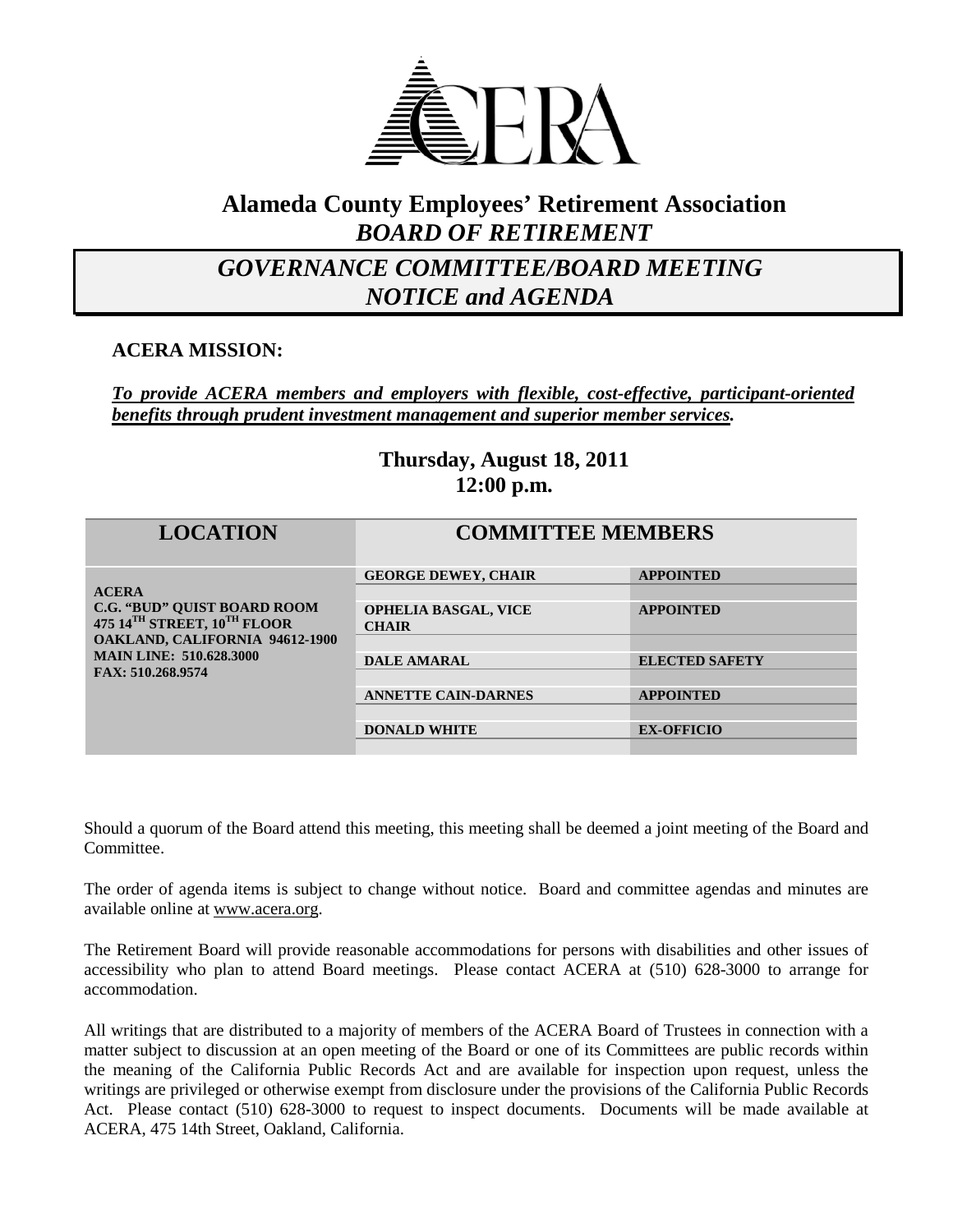# *GOVERNANCE COMMITTEE/BOARD MEETING*

**NOTICE and AGENDA, Page 2 of 3 – Thursday, August 18, 2011**

**Call to Order:** 12:00 p.m.

#### **Action Items: Matters for Discussion and Possible Motion by the Committee**

- **1.** Review, Discussion and Possible Motion to Adopt Amendments, if any, and renew the **Board Governance and Policy Development Process**
	- Recommendation The Governance Committee advises the Board of Retirement that it finds the content of the Board Governance and Policy Development Process is appropriate and continues to meet the needs of ACERA and should be renewed with revisions as recommended by Staff.

– Robert Gaumer

- **2.** Review, Discussion, and Possible Motion to Adopt the Amendments, if any, and renew the **Board Membership Policy**.
	- Recommendation The Governance Committee advises the Board of Retirement to approve the recommended changes to the Board Membership Policy with the exception of the proposed amendments to §II.C.4, related to change in status of members, which will be taken up at the November 2011 Governance Committee Meeting.

– Robert Gaumer

- **3.** Review, Discussion and Possible Motion to Adopt Amendments, if any, and renew the **Service Provider Policy**.
	- Recommendation The Governance Committee advises the Board of Retirement that it finds the content of the Service Provider Policy is appropriate and continues to meet the needs of ACERA and should be renewed with revisions as recommended by Staff.

– Robert Gaumer

- **4.** Review, Discussion and Possible Motion to Adopt Amendments, if any, and renew the **Board Operations Policy**.
	- Recommendation The Governance Committee advises the Board of Retirement that it finds the content of the Board Operations Policy is appropriate and continues to meet the needs of ACERA and should be renewed with revisions as recommended by Staff.